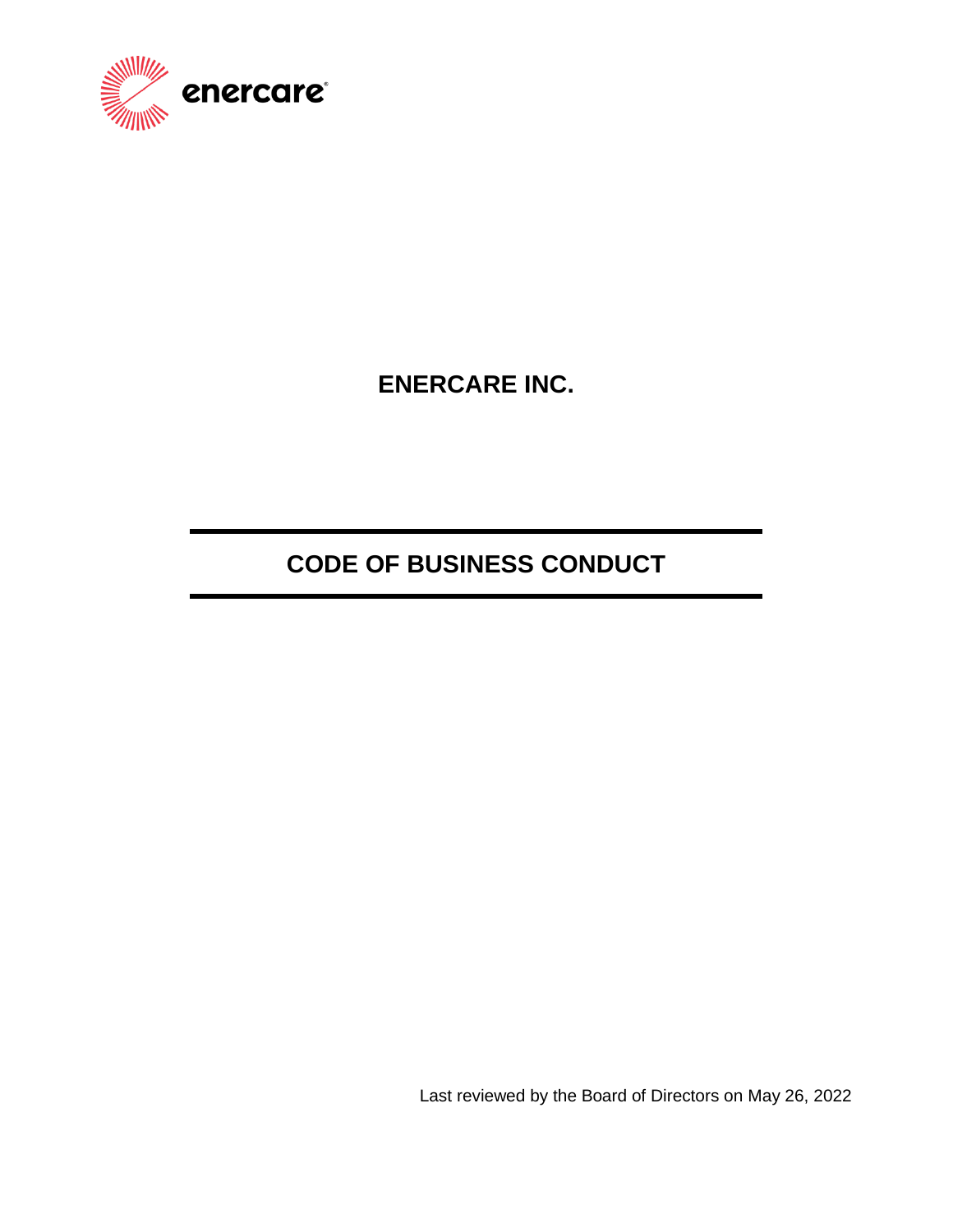# **Our Principles**

Everyone who works at Enercare Inc., its subsidiaries operating under the Enercare brand and SE Canada Inc. (together, the "**Corporation**") will follow certain principles when conducting business. These principles are the foundation of the Corporation's corporate Code of Business Conduct ("**Code**") and of the policies that reinforce it.

The Corporation expects every employee and, to the extent feasible, every agent, consultant, contractor and business partner, at every level, to conduct herself or himself in accordance with this Code and will hold employees accountable for their conduct. If employees do not comply with this Code, they will be subject to disciplinary procedures, up to and including dismissal. Parallel expectations and associated consequences apply to our agents, consultants, contractors and business partners. For the Corporation to be successful, we must continue to earn the trust and confidence of our customers and stakeholders. Each business action and decision provides us with this opportunity.

# **Code of Business Conduct**

This section describes the standards of the Code which the Corporation expects from every employee at every level of responsibility. These standards apply to the Corporation's directors, officers, employees, and to the extent feasible, are equally applicable to its agents, consultants, contractors and business partners.

We honour all applicable laws, statutes, regulations and contractual obligations. If there is a case where the Code does not provide the answer to a particular ethical issue, or if you have questions in respect to our Code, talk to your Manager, Human Resources or the Chief Administrative and Legal Officer.

# **Acknowledgement and Confirmation of Compliance**

Upon joining the Corporation, each director, officer and employee will be provided with a copy of this Code and required to sign an acknowledgement, substantially in the form set out in Appendix "A". On an annual basis, each director, officer and employee will be required to re-confirm compliance with this Code by signing a confirmation of compliance or completing an electronic confirmation through the Corporation's web-based program. An annual confirmation with the Code shall be a condition of your continued directorship, employment or other relationship with the Corporation.

**Integrity, Excellence and Citizenship,** these are the principles the Corporation stands for. They point the way to business conduct that makes for successful individuals and a successful Corporation.

# **Integrity**

Conducting business with unfailing honesty is what integrity is all about. Integrity means that every employee at every level of the Corporation:

- $\checkmark$  Conducts business lawfully and ethically, establishing honest dealings in all relationships and expecting the same of those with whom we have business relationships;
- ✓ Avoids conflict of interest between their personal interests and their role in the conduct of Corporation's business;
- $\checkmark$  Does not disclose sensitive or confidential information inappropriately;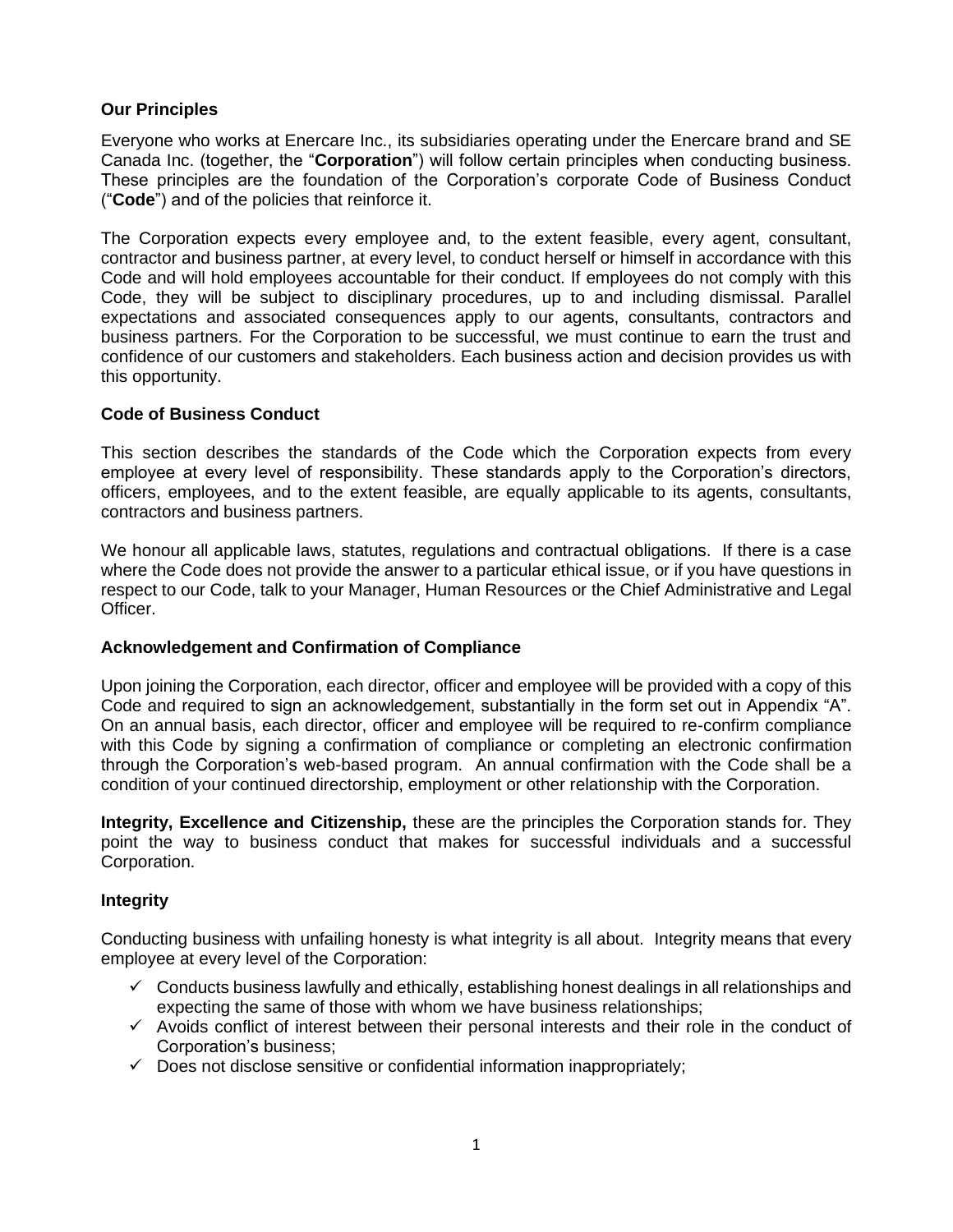- $\checkmark$  Recognizes the value of competition and does not engage in practices that seek to reduce the openness and fairness of competition. The Corporation does not prevent others from competing freely and fairly with us, except when constrained by laws; and
- $\checkmark$  Protects the Corporation's assets and uses them responsibly.

If at any time while you are associated with the Corporation you are convicted of a summary or indictable offence for which a pardon is not granted under the *Criminal Records Act (*Canada*)*, or are involved in any conduct that you think may be relevant to your reputation (excluding offences under any provincial enactment), you have an obligation to report this information to your Manager, Human Resources or the Chief Administrative and Legal Officer, so that it may be appropriately documented internally.

# **Excellence**

The Corporation's ambitious goals demand excellence from everyone in the organization. How do we demonstrate excellence?

- $\checkmark$  In our attitude towards our work, a commitment to providing our customers with service and products of the best value;
- $\checkmark$  By striving for continuous performance improvement, always looking for innovations that help our customers and the business;
- $\checkmark$  By seizing opportunities to upgrade our own skills and to develop the talents and abilities of others; and
- $\checkmark$  By fostering and maintaining respectful and trusting relationships with our colleagues, working collaboratively with them in a team effort to reach for excellence in everything we do.

# **Citizenship**

Our daily work at the Corporation touches the lives of millions of people across North America. They depend on us and we have a responsibility to them. We can show our citizenship by:

- $\checkmark$  Respecting and supporting the social and cultural fabric of the communities where we work, live and serve;
- $\checkmark$  Conducting our business in an environmentally responsible manner;
- $\checkmark$  Conducting our business in a way that protects the health and safety of our fellow employees and the public; and
- $\checkmark$  Treating our fellow employees and all others with respect and dignity. We value the diversity of human beings. We do not tolerate the harassment of any person.

# **Work Environment**

# **Health and Safety**

Health and safety is one of the keys to the success of the Corporation. Healthy employees working safely are essential to achieving our business goals. We all have accountability for health and safety. Fulfilling our individual accountabilities is a vital and fundamental requirement of every employee's job. Managers will have prime responsibility for managing health and safety and will visibly support practices and programs that promote excellence. Each of us has a personal responsibility to come to work fit for duty, to work safely and to identify, report, and where appropriate, correct workplace hazards. The delivery of products and services in a safe manner is essential to the success of the business. We are committed to minimizing the risk of injury to the public associated with our operations and the provision of services.

# **Diversity**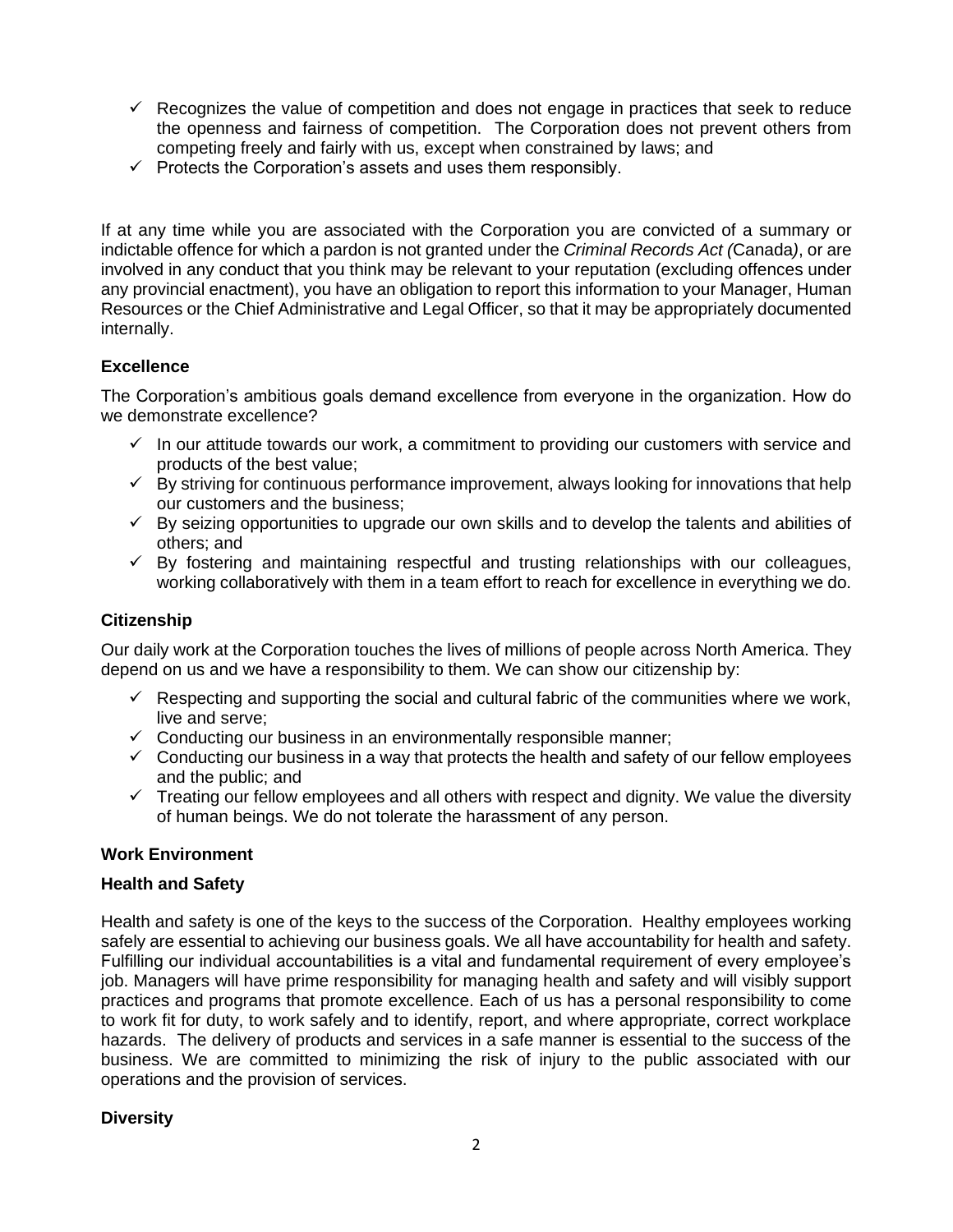We value the background, experience, perspective and talent of each individual. We strive to create a workforce that reflects the diverse populations of the communities in which we operate. We regard differences as positive: they help us provide better products and services to our customers. We do not tolerate workplace discrimination. We must work to ensure that the Corporation and any businesses associated with the Corporation are safe and respectful environments where high value is placed on integrity, fairness and respect.

We do not discriminate in hiring and employment practices on grounds prohibited by applicable law, which includes such grounds as race, ancestry, colour, place of origin, sex, ethnic origin, age, marital and family status, physical abilities, sexual orientation, creed, religion or citizenship.

#### **Harassment**

We treat employees, customers, clients, suppliers and colleagues with dignity and respect. We do not tolerate personal harassment, including behaviour that demeans, threatens or humiliates a person or group of people.

We do not tolerate workplace harassment. We do not tolerate comments or conduct that ridicule or disparage a group of employees, even if not directed at a particular person.

We do not tolerate any behaviours that may promote physical violence in the workplace. We have a duty to take preventive action by bringing forward information relating to emerging situations in the workplace that may result in physical violence.

# **Work Performance**

As employees, we take accountability for our work and for our results. We expect to be evaluated by such standards as quality, quantity, timeliness, and whether the work has been completed safely and within the limits of allocated resources. In our increasingly competitive environment, these standards are constantly rising and we are committed to giving our full effort in everything we do. We recognize that we must continue to seek new ways to be more effective and efficient. We expect our Managers to follow leadership practices that promote an environment where high performance is encouraged. We expect our Managers to set clear expectations and to provide appropriate support and timely feedback. We expect a work environment in which suggestions for improvement are welcomed and implemented where appropriate.

# **Developing Our Potential**

As a Corporation, we recognize that the capability and commitment of our people is an immensely valuable asset that is critical to our business success. Managers are expected to treat employees in a manner that encourages commitment. At the same time, Managers are held accountable for maintaining and enhancing the capability of their unit. Although each of us is responsible for our own career planning and development, we understand that the Corporation will support our active pursuit of a jointly agreed and supported development plan. As a result, we can expect to increase our personal contribution and value as well as our collective capability within the Corporation.

# **Conflict of Interest**

# **Avoiding Conflicts of Interest**

We avoid any conflict of interest; that is, we avoid any situation where our personal interest interferes in any way or even appears to interfere with the interests of the Corporation and the making of decisions with honesty and integrity.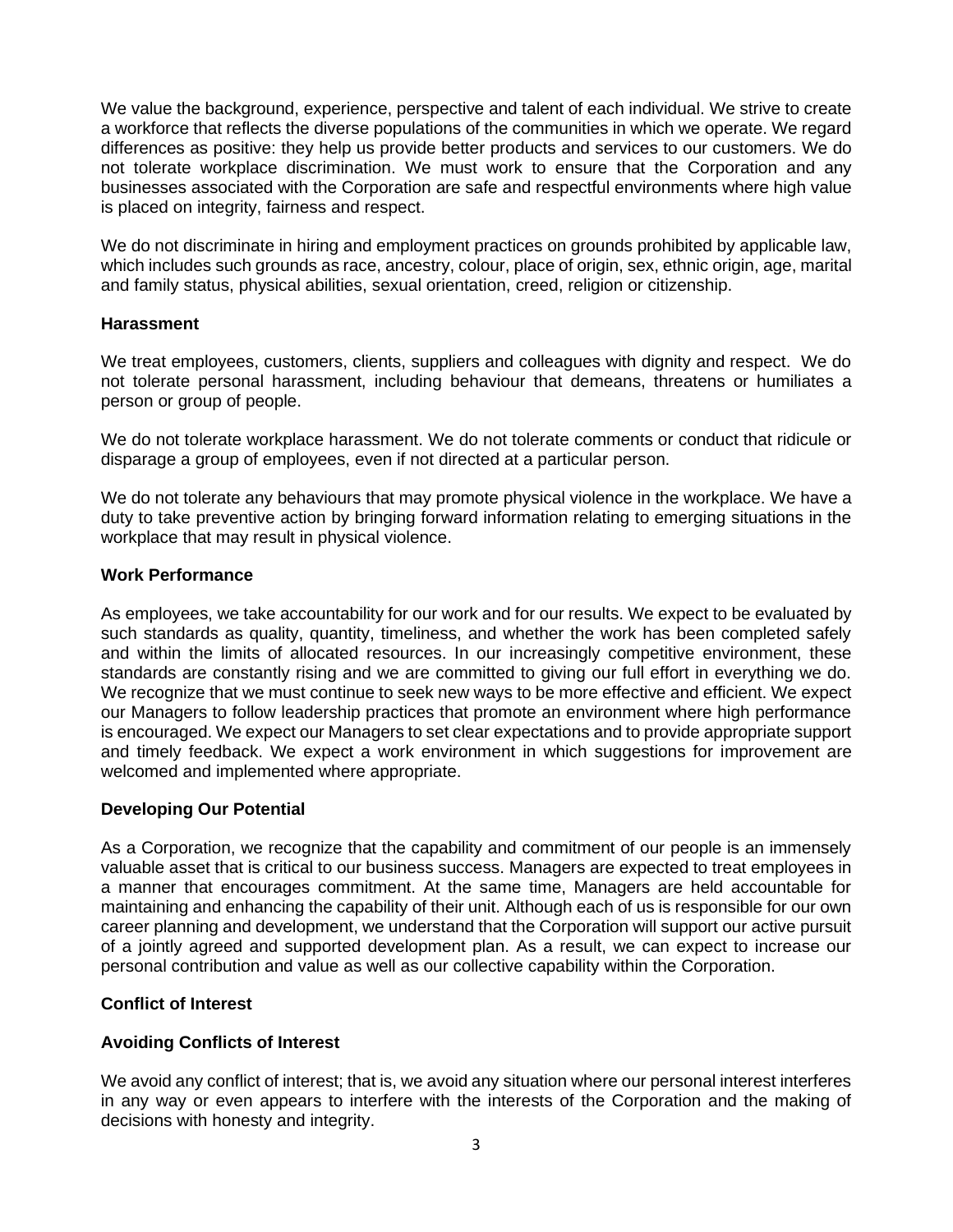There are three broad guidelines for avoiding conflicts of interest:

- 1. Any business decision for the Corporation is to be based on merit and made strictly in the best interests of the Corporation;
- 2. No personal benefits, whether direct or indirect, are to be derived for ourselves, family members or friends as a result of reaching business decisions on behalf of the Corporation; and
- 3. We will avoid any situation that may or even appears to create a conflict of interest between our personal interests and those of the Corporation.

Areas of conflict of interest that may arise in the course of our day-to-day work are covered in other sections. We have an obligation to declare any conflict of interest or any potential or perceived conflict of interest to management at any level or to the President and Chief Executive Officer (**"CEO**"), as outlined under "**Accountabilities**".

# **Outside Business Activities**

While we all have a right to personal freedom outside working hours, certain outside business activities may constitute a conflict of interest.

We do not serve as directors of any organization that supplies goods or services to the Corporation, buys goods or services from the Corporation or competes with the Corporation, without the written approval of the CEO.

We may work for another organization, including one set up by ourselves, provided (i) it is not a supplier, a commercial or industrial customer or a competitor of the Corporation, (ii) does not affect our work performance at the Corporation, (iii) the work activities are reported to your Manager, Human Resources or the Chief Administrative and Legal Officer and (iv) prior written approval of the CEO is obtained . Where it is not clear whether external work interferes with our duty to the Corporation or affects our work performance at the Corporation, it is the responsibility of the employee to seek the prior approval of the CEO.

We do not perform work for the other organization on the Corporation's time, nor do we use the Corporation's equipment, supplies, personnel or intellectual property for the use of the other organization.

We do not promote any non-Corporation product or service to others during working hours. Customers and colleagues from the outside activity may not contact us at the Corporation workplaces. We do not sell products and services from our outside work to the Corporation.

#### **Investments**

Investment in a Corporation competitor or supplier can create a potential conflict of interest. We and our immediate family members – including common-law relationships – normally may not hold any ownership or financial interest in any organization that competes with any business activity of the Corporation or that sells goods and services to the Corporation where that interest may give rise to a potential or perceived conflict of interest. Exceptions include where the interest is exercised through a blind trust, or equivalent, such as a mutual fund, or as discussed below.

While, as an example, ownership of less than 5% of the issued shares of a publicly-traded corporation would be permitted for an employee and immediate family members in total, there may be situations in which such ownership would give rise to the potential for conflict of interest. Any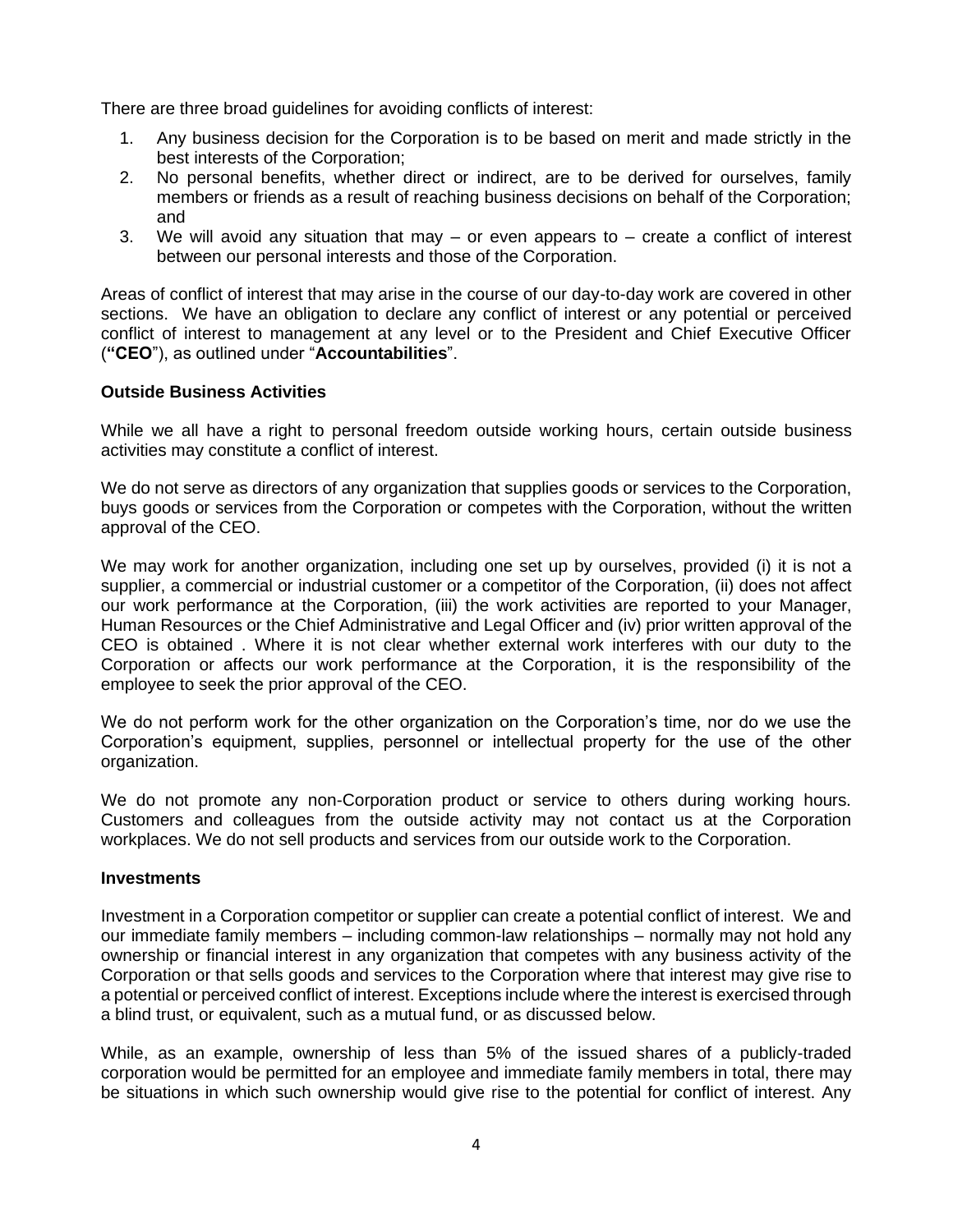holdings which exceed these limits will be approved only on an exception basis and must receive prior approval from the CEO.

It is the responsibility of employees to disclose to their Manager or to the CEO, any investments which contravene these guidelines. With respect to investments in publicly-traded shares, disclosure is only required if the investment or financial interest exceeds 5% of the issued shares or the value of the company, or if an investment below this level could be perceived to create a potential conflict of interest.

In addition, in order to avoid conflict of interest situations, when we are aware that a family member or a friend has more than 10% ownership in a competitor or supplier of the Corporation, we must inform our Manager or the CEO, both of the ownership interest and of our relationship to the investor. It is the responsibility of management to ensure that the employee appreciates the potential conflict of interest that might arise from his/her relationship with the investor.

# **Confidential Information**

Confidential information includes proprietary, technical, business, marketing strategies, financial, trade secret, intellectual property, joint-venture and personal information about customers and employees that is not made available publicly. We are responsible for knowing what information must remain in confidence and for seeking clarification from our Manager if in doubt.

We do not disclose confidential information  $-$  except as required by law  $-$  to anyone outside the Corporation, including family and friends, even after we have left the Corporation's employ. Within the Corporation, we do not disclose sensitive information to colleagues other than is necessary to ensure that we can effectively perform our assigned work. We protect confidential information against theft, fraudulent use, loss, unauthorized access or misuse (notably as it relates to how we collect, store and retain confidential information on our computer assets). We recognize that any unauthorized use of confidential information exposes the Corporation to legal, commercial and liability risks.

Personal information about employees must be managed and kept in a confidential manner respecting the privacy of the individual and taking into account our obligations under any applicable legislation and our business practices. You must take all reasonable steps to ensure that personal information is kept confidential and accessed only by those individuals at the Corporation that have a need to know this information to carry out their duties. If it is necessary to the conduct of business to disclose personal information to a third party (e.g., so that a third party may provide services to the Corporation) then you must ensure that proper protections are in place by working closely with the Corporation's Legal team.

#### **Computer Systems and Business Communications**

Technical advances are making it easier and easier, via mobile phones, networks, e-mail and the internet, to share information with others. Of course, these are useful tools, but it means that valuable information needs to be protected from unwanted access, use or disclosure. Every employee of the Corporation is responsible for protection of information. This applies at all times, whether an employee is using a Corporation computer or accessing the Corporation's systems in the Corporation's office, an outside location or while traveling.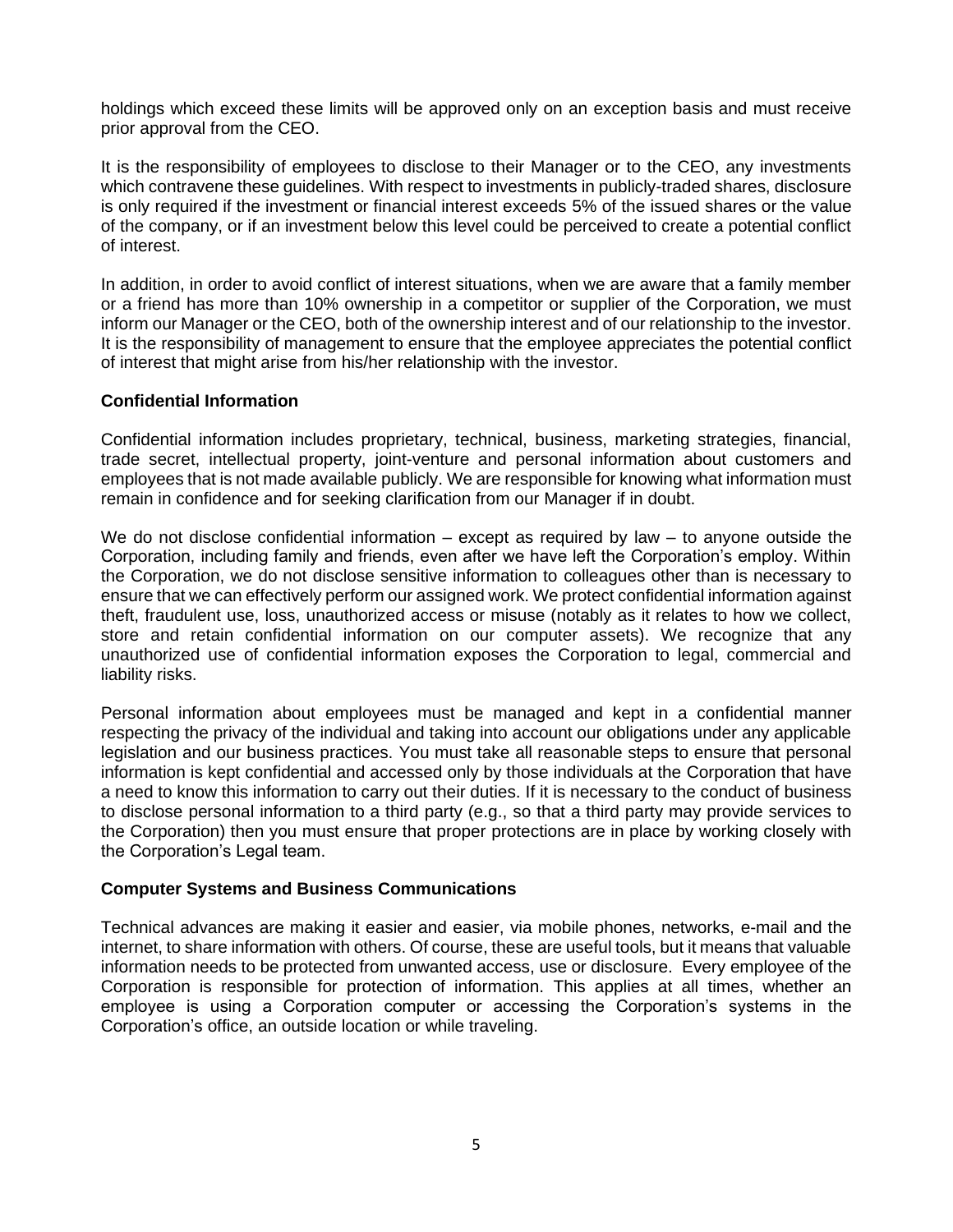# **Purchasing and Suppliers**

We protect the Corporation's reputation by refusing to make purchasing decisions based on favouritism, prejudice, preferential treatment or personal gain. We make them honestly and with integrity, using such criteria as competitive pricing, quality, quantity, delivery and service. We refuse involvement in purchasing decisions that could lead to a conflict of interest, and we declare to our Manager or to the CEO all conflicts or potential conflicts, seeking guidance from our manager or the CEO when we are uncertain.

We treat suppliers courteously, respectfully and in a professional manner.

We inform suppliers of this Code and we expect suppliers to abide by it. Non-compliance should be communicated to our Manager and a decision made by the CEO on a case-by-case basis about what actions should be taken. An example of an action would be to discuss our ethics with suppliers and make it known to them their conduct is unacceptable. A relationship with a supplier should be ended if there is a lack of improvement, consistent with any contractual obligations.

#### **Conducting Business Relationships – Gifts & Entertainment**

Employees, directors, officers, agents, consultants and contractors of the Corporation and its business partners do not offer, give, solicit or receive any form of bribe or kickback. We exercise due diligence to ensure that agents and representatives acting on behalf of the Corporation are not offering bribes and kickbacks.

Exchanges of reasonable business gifts and entertainment (e.g., meals, beverages and invitations to recreational or social outings) are courtesies designed to build understanding and goodwill among business partners and reflect commonly acceptable business practice.

The onus is on everyone to use good judgment and think about the implications before accepting or giving gifts, entertainment or similar favours. They should be of a nature and amount that should not constitute a real personal enrichment of the recipient, avoid embarrassment and would not reflect unfavorably on the Corporation or the recipient, if subjected to public scrutiny.

Such practices are permissible only where they serve a legitimate business purpose, are appropriate to the business responsibilities of the individual, do not impose any sense of obligation on the recipient, are properly recorded, and are of a nature that the Corporation could and would reciprocate. In no circumstances are we to give or receive cash or equivalent vouchers.

We exercise integrity, prudence and judgment in incurring and approving business expenses. As a participant in the marketplace, the Corporation may engage in promotional activities such as contests or giveaways. Such activities are forms of advertising. Their purpose is to promote the Corporation's products and services and is an accepted industry practice.

The Corporation has adopted an Anti-Bribery and Corruption Policy; for more information please visit our website.

#### **Reputational Risk**

The Corporation's reputation is a valuable asset that must be safeguarded. To maintain its reputation as an ethical and responsible company, risks to reputation should be identified and controlled through the application of a culture of ethics and governance. In addition to compliance with this Code, it is the responsibility of every director, officer and employee to conduct business activities in a manner that preserves and enhances the Corporation's reputation. The Corporation's reputation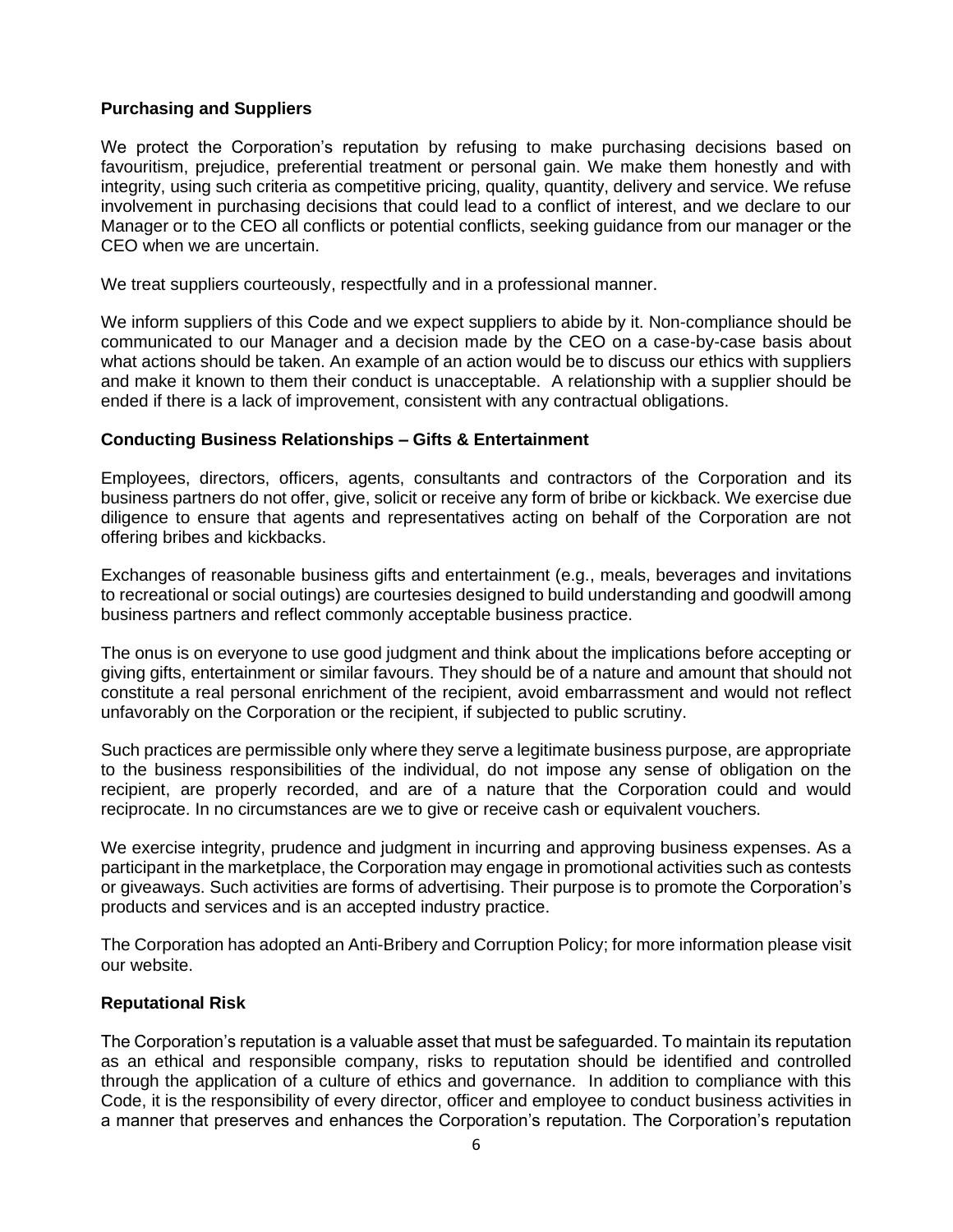is preserved and enhanced when business is conducted with integrity, and in compliance with applicable law and the Corporation's codes and policies.

Risks to reputation should be considered in assessing any business in which the Corporation engages, including through or with third parties. Identified risks to reputation must be assessed and managed to acceptable levels throughout the life of any business in which the Corporation engages. Any issue that could adversely affect the Corporation's reputation must be reported immediately to the employee's Manager and the CEO, and by the CEO to the Corporation's Chief Administrative and Legal Officer and the Board of Directors, as appropriate.

# **Protecting the Environment**

# **Environmental, Social and Governance ("ESG") Management**

Our ESG principles are embedded throughout our operations and are integral to building resilient businesses and creating long term value for our investors and other stakeholders. These include:

- 1. Mitigate the impact of our operations on the environment
	- a. Strive to minimize the environmental impact of our operations and improve our efficient use of resources over time.
	- b. Support the goal of net zero greenhouse gas (GHG) emissions by 2050 or sooner.
- 2. Ensure the well-being and safety of employees;
	- a. Foster a positive work environment based on respect for human rights, valuing diversity, and zero tolerance for workplace discrimination, violence or harassment.
	- b. Operate with leading health and safety practices to support the goal of zero serious safety incidents.
- 3. Uphold strong governance practices;
	- a. Operate to the highest ethical standards by conducting business activities in accordance with our Code of Business Conduct.
	- b. Maintain strong stakeholder relationships through transparency and active engagement.
- 4. Be good corporate citizens.
- 5. Ensure the interests, safety and well-being of the communities in which we operate are integrated into our business decisions.
	- a. Support philanthropy and volunteerism by our employees.

#### **Safeguarding Corporate Assets**

#### **Proper Use of Assets**

We protect the Corporation's assets (fixed and moveable property, personnel, information, intellectual property and commodities), use them properly, safely, efficiently and only for the Corporation's business. We do not use the Corporation's assets in a manner that compromises our competitive business practices or offends, harasses or promotes unacceptable behavior (for example, improper use of email and internet).

We protect our assets from theft, loss, misuse, waste, fraud, destruction, vandalism or neglect. We dispose of the Corporation's property in an ethical and approved manner. Internal or employee theft,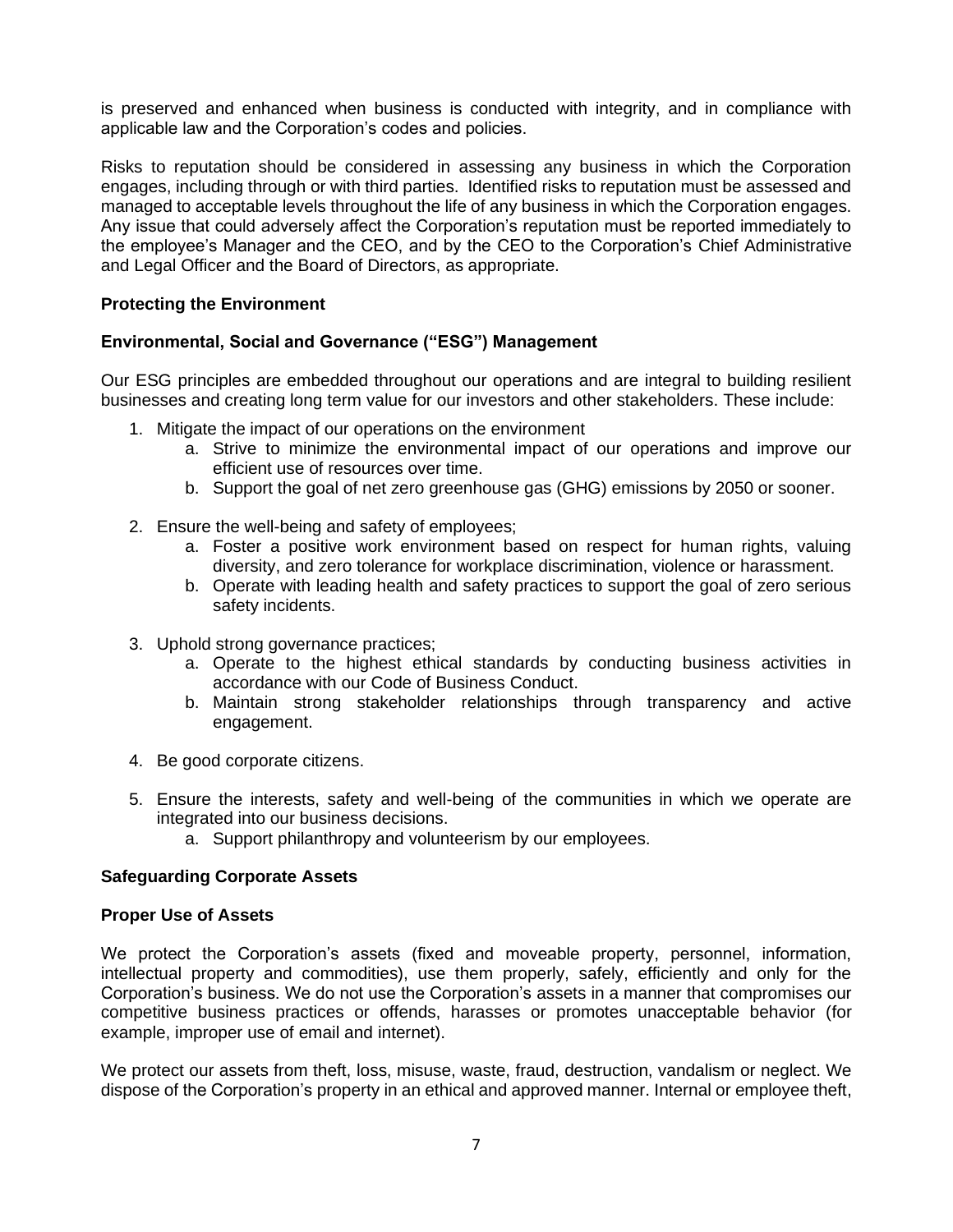misuse, waste or fraud will not be tolerated. Enercare's name (including its corporate letterhead and logo), facilities and relationships are valuable assets and must only be used for authorized business.

Any use of the Corporation's assets for a non-business reason (charitable work, for example) must be approved by the Manager accountable for that asset. Effective protection of the Corporation's assets can enhance our competitive edge.

# **Intellectual Property**

During the course of your employment or other dealings with or on behalf of the Corporation, you may be involved in the creation, development or invention of intellectual property such as concepts, methods, processes, inventions, confidential information and trade secrets, know-how, physical products, ideas, plans, programs, software, applications, code, works of authorship, trademarks, service marks and designs, alone or jointly with others, including but not limited to the improvement of existing intellectual property belonging to the Corporation. All such intellectual property and the rights therein, such as copyrights and patents, will be owned by the Corporation and your moral rights to such intellectual property will be waived. You are responsible for cooperating with the Corporation and providing all necessary assistance to ensure that all intellectual property and related rights become the exclusive property of the Corporation.

#### **Accounting and Finance**

The Corporation will conduct its financial affairs only for lawful and proper purposes in accordance with approved authorities, and properly record resulting transactions to ensure that the books and records of the Corporation are complete and accurate and that all business transactions are properly authorized. No undisclosed funds or accounts may be established. All cash and bank account and other business transactions are handled in a manner that avoids any questions of bribery, kickbacks, other illegal or improper payments or any suspicion of impropriety whatsoever.

The books and records of the Corporation must reflect all its transactions in order to permit the preparation of accurate financial statements. Employees must never conceal information from (i) external auditor; (ii) internal auditor; or (iii) an audit committee of the Corporation. In addition, it is unlawful for any person to fraudulently influence, coerce, manipulate or mislead an external auditor of the Corporation.

The Corporation's contracts and agreements govern our business relationships. Because the laws governing contracts and agreements are numerous and complicated, we have put in place policies and procedures to ensure that any contract entered into by the Corporation has the appropriate level of approval. As a result, employees who enter into contracts or agreements on behalf of the Corporation must have proper authorization to do so and, prior to their execution, these documents must be reviewed by the legal department where required by policy or practice. Consult a member of the legal department if you are unsure whether a contract requires a review. Further, if you are unsure whether you have proper authorization to enter into a contract on behalf of the Corporation, refer to the Corporation's Signing Authorization and Delegation of Authority Policy.

# **Business Reporting**

All Corporation financial reports, accounting records, research reports, sales reports, expense accounts, time sheets and other documents must accurately and clearly represent the relevant facts or true nature of a transaction.

# **Managing Risk**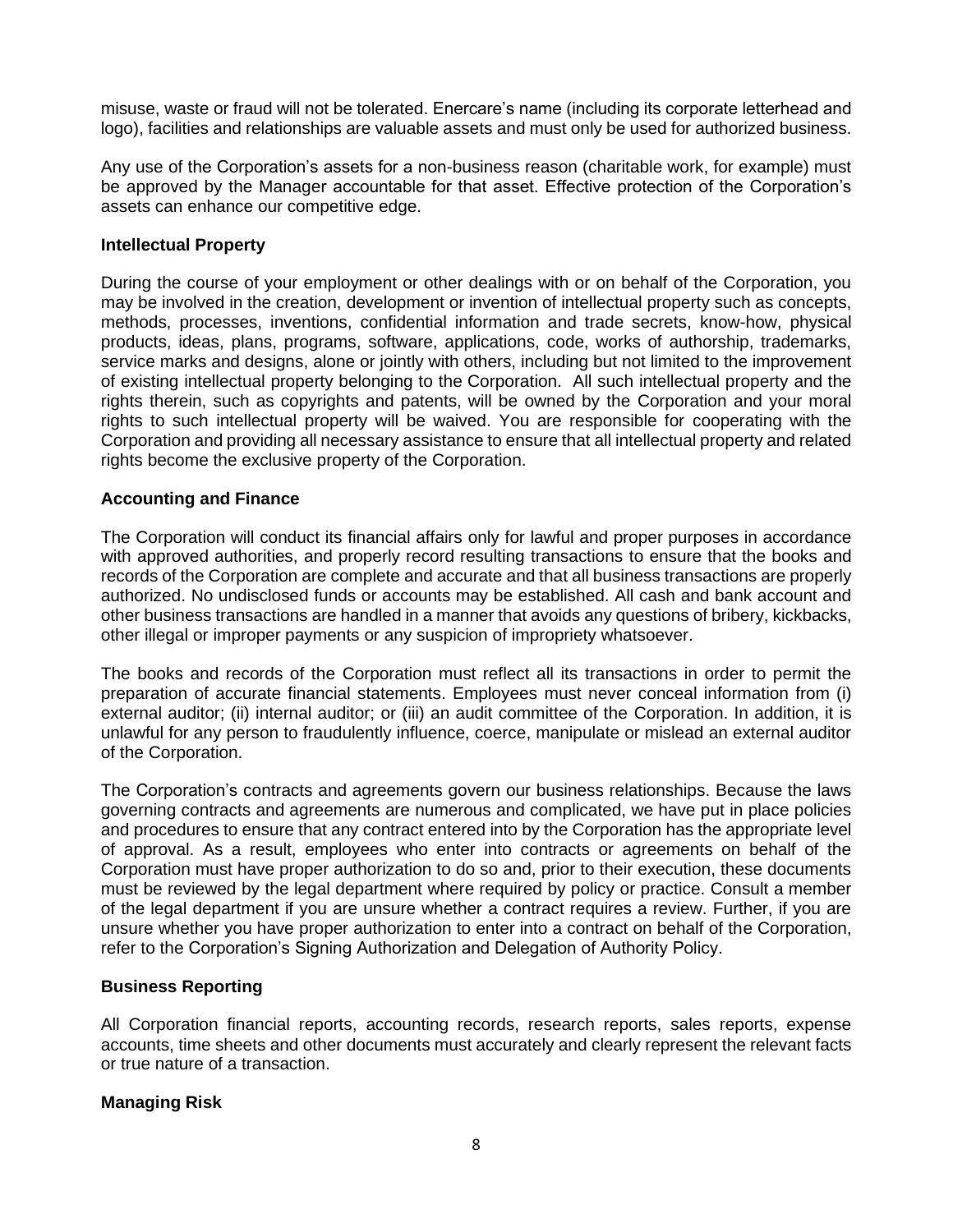We will appropriately identify and control the Corporation's risks, within the limits of our accountabilities and allocated resources. This does not mean eliminating all risks, but rather it means mitigating the risks to acceptable levels for the Corporation. Risk is defined as any possible event that may adversely impact the Corporation's business objectives. We will understand the business objectives relevant to our work, and ask our Managers for help or information on objectives where these are not understood. If, in our opinion, there are situations where risks are not being appropriately controlled, either by other Corporation employees or by contract employees, we will discuss the situation with our Managers and, if not resolved, we will consult the CEO for direction.

#### **E-mail and the Internet**

Access to e-mail and the internet is made available to promote effective work-related research, improve our development and enhance corporate wide communication. Since the internet is an "open" environment and accessible to numerous users, care must be taken to protect all information.

When using e-mail or the internet we will not download programs not already supported by the Corporation, participate in nonworking-related chat lines, access sites carrying socially or politically offensive material, send chain letters, send threatening, slanderous or harassing messages or send, view or obtain pornographic material.

# **Communications and Media**

# **Use the Corporation's forms of communication properly and appropriately.**

All business matters that involve electronic, written communication must be conducted by employees on the Corporation's email system or through other systems provided by the Corporation (such as internal electronic communication messaging). You must at all times use our e-mail, Internet, telephones and other forms of communication appropriately and professionally. While we appreciate the need for limited use of these tools for personal purposes, your use should not be excessive or detract from your work. Employees should not email business information to their personal email accounts or maintain a copy of business information on their personal computers or other non-work electronic devices. When using Corporation-provided technologies such as computers, cell phones and voicemail, you should not expect that the information you send or receive is private. Your activity may be monitored to ensure these resources are used appropriately and are in compliance with the Corporation's policies as well as applicable laws and regulations.

Electronic communications relating to business activities may not be conducted through electronic communication systems that have not been specifically approved for business activities, including (among others) personal email accounts, personal text messages, non-approved chat forums, and social media.

#### **Be cautious in your use of social media.**

The Corporation's social media policy is that, unless you are expressly authorized, you are strictly prohibited from commenting, or posting about, or otherwise discussing the Corporation, its customers, and our parent company and its securities, investments and other business matters on all social media forums, including, but not limited to, social networks, chat rooms, wikis, virtual worlds and blogs (collectively, "social media"). You are a representative of the Corporation when engaging in online activities and you must ensure that your behaviour online, including on social media, is appropriate and consistent with our values.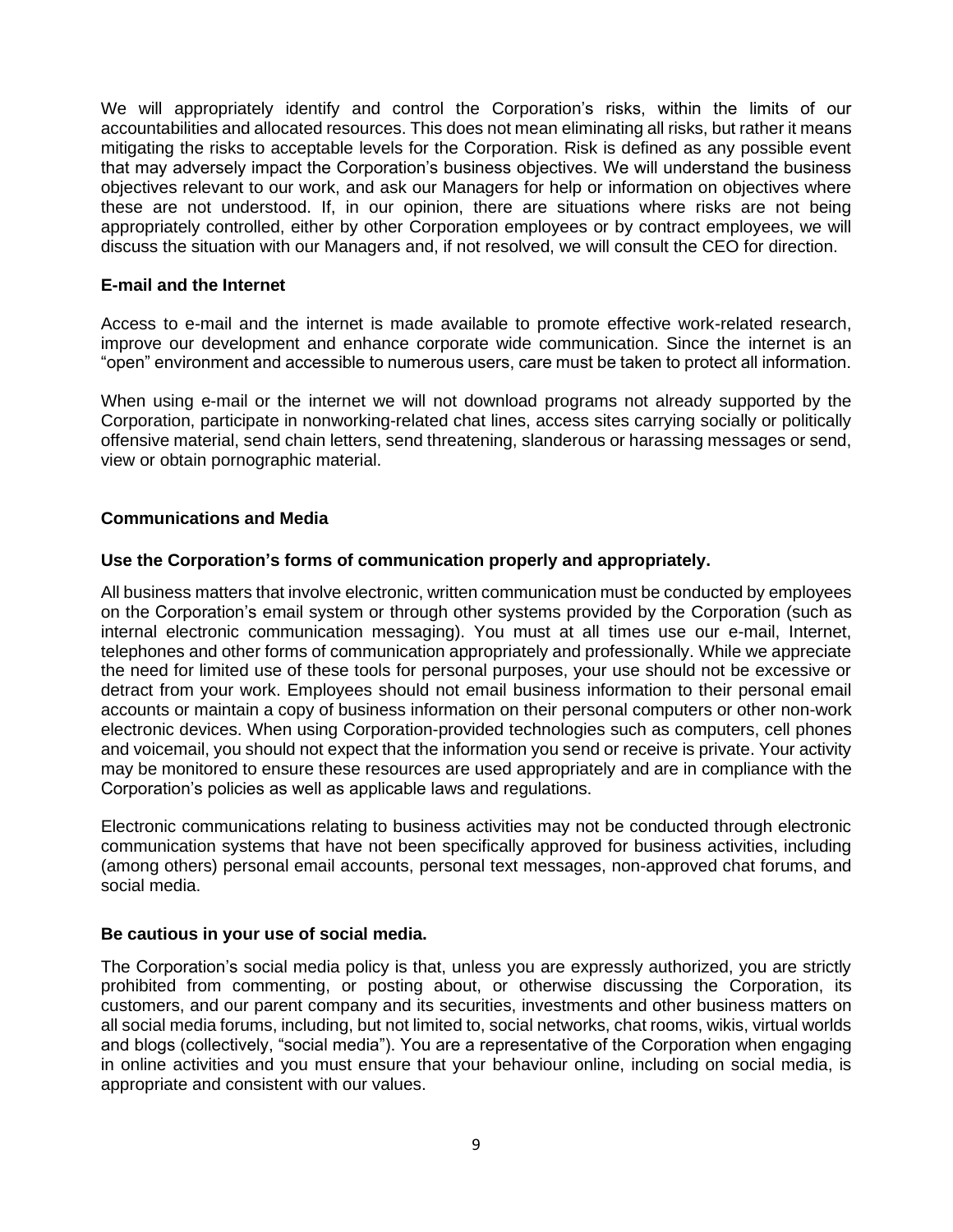# **Do not speak on behalf of the Corporation unless authorized to do so.**

Because our parent company is a public company, it is important to ensure our communications to the investing public are: (a) timely; (b) full, true and plain; and (c) consistent and broadly disseminated in accordance with all applicable legal and regulatory requirements. You may not make public statements on the Corporation's behalf unless you have been designated as a spokesperson.

Our parent company employs professionals who are trained and qualified as spokespersons to release information to the public and legal counsel who are authorized to communicate with regulators, stock exchanges, and other members of the public or media. You may be contacted by a member of the media, a shareholder, a financial analyst, a governmental authority or any other third party for information about the Corporation or our parent company and its business, and a response can have far-reaching implications, including effects on our ability to compete. When we provide information on the Corporation's operational strategies, financial results or other material information, we must ensure both that the information is accurate and that it is an appropriate time to "go public" with that information. If you receive a request from outside the Corporation to speak on the Corporation's behalf and you are not authorized to do so, refer the request to your Manager, who may forward the request to the CEO, who may seek the guidance of individuals at our parent company employed in investor relations or communications.

# **Relationships**

# **Relationships with Customers**

In all aspects of doing business with customers, we strive to build a strong and mutually valued relationship. We demonstrate that the Corporation is a customer-focused company in every transaction. We strive to give our customers high value, reliable products and services. We seek customers' views on issues affecting them, consider their views, and give them feedback where possible. Customers are given the information they need to make informed choices and they receive truthful information about our products and services. Their safety and health is protected. We respect our customers' privacy and diversity. In all interactions with customers, every employee shall act as an ambassador of the Corporation thereby treating customers courteously, respectfully and in a professional manner.

# **Privacy Policy**

The privacy of individuals connected with our business, including our customers, suppliers, contractors, or employees and website visitors is of great importance to the Corporation. Keeping personal information in strict confidence is a cornerstone of our business. Regardless of how the range of services that are provided to our customers expands, and the technology we use changes, we will always strive to protect the privacy of personal information, subject to any consent an individual has provided for its use.

The Corporation has adopted a Privacy Policy; for more information please visit our website.

#### **Fair Competition**

We obey the laws governing competition and do not conspire with anyone to lessen fair competition. We do not engage in anti-competitive practices or illegal activities such as price-fixing, bid-rigging, and kickbacks. We support competitive procurement practices and engage a variety of methods and processes to do this.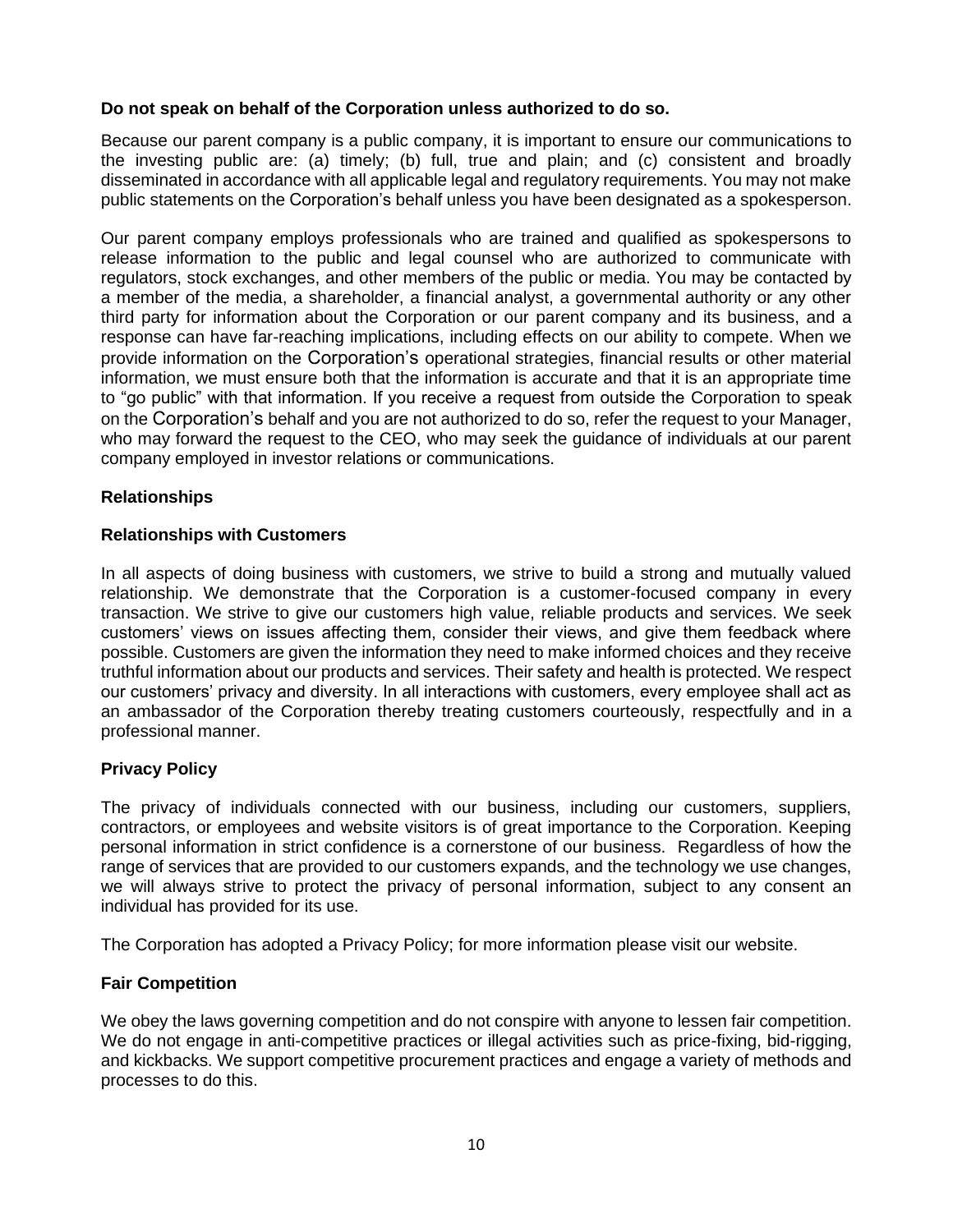Information about competitors must be gathered in a lawful manner. We do not, either directly or through a third party, misrepresent ourselves, use a third party, or offer bribes or gifts, to solicit proprietary information about competitors. Sensitive or proprietary information is not solicited from the Corporation's employees who once worked for a competitor.

# **Ensuring Compliance**

At the Corporation, we are committed to building upon our well-earned reputation as an ethical and credible company. For each of us, this means living up to the principles of integrity, excellence and citizenship in everything we do, as well as ensuring complete compliance with this Code*.*

Your accountabilities and reporting responsibilities are outlined below. If you have any questions or concerns about your obligations, be sure to discuss them with your Manager.

# **Accountabilities**

**Employees** throughout the organization and in all businesses are expected to comply with this Code. This means reading the Code and making sure that you fully understand it, and declaring all potential conflicts of interest and reporting any suspected violations as soon as they become known.

If you are aware of conduct that may violate the Code, or even appears to violate the Code, you have an obligation to report it to your Manager without delay.

If you don't feel comfortable raising the issue with your Manager, take your concerns to your Human Resources business partner, the Chief Administrative and Legal Officer or the CEO, each of whom will initiate an appropriate investigation and provide feedback to you. Alternatively, you may also call the Whistleblower Hotline at 1.888.475.8376 (see also the Whistleblower Policy on our website). In all such reporting, you are assured that there will be no reprisals. Wherever possible, your identity will be kept confidential.

**Managers**, in addition to their responsibilities as employees, are charged with making sure that their employees understand and comply with the Code. As the first point of contact for employees who have questions regarding the Code and ethical issues, Managers need to be a knowledgeable and reliable source of advice, and they must ensure that employees feel comfortable bringing their concerns forward. Managers must avoid breaching an employee's confidence. If this proves to be unavoidable, the Manager is obliged to inform the employee of the disclosure. Suspected violations of the Code are to be reported by Managers without delay to the CEO. In some cases (e.g. conflict of interest), Managers will need to review issues with their accountable manager.

**Senior Management**, in addition to their responsibilities as employees and managers, are accountable for educating all employees, including any new hire, about the Code and their individual responsibilities. Within their respective business unit, senior management must monitor compliance with the Code, address infractions and report on these matters quarterly in a due diligence report. This report is submitted to the CEO and to the Board of Directors.

**The President and Chief Executive Officer** will submit the Code for approval by the Board of Directors of the Corporation and will review the Code with the Board of Directors at least annually. The CEO is accountable for developing and implementing of any policies and procedures required for putting the Code into practice. The CEO is ultimately responsible for the Corporation's compliance with the Code and this includes ensuring the compliance of all employees.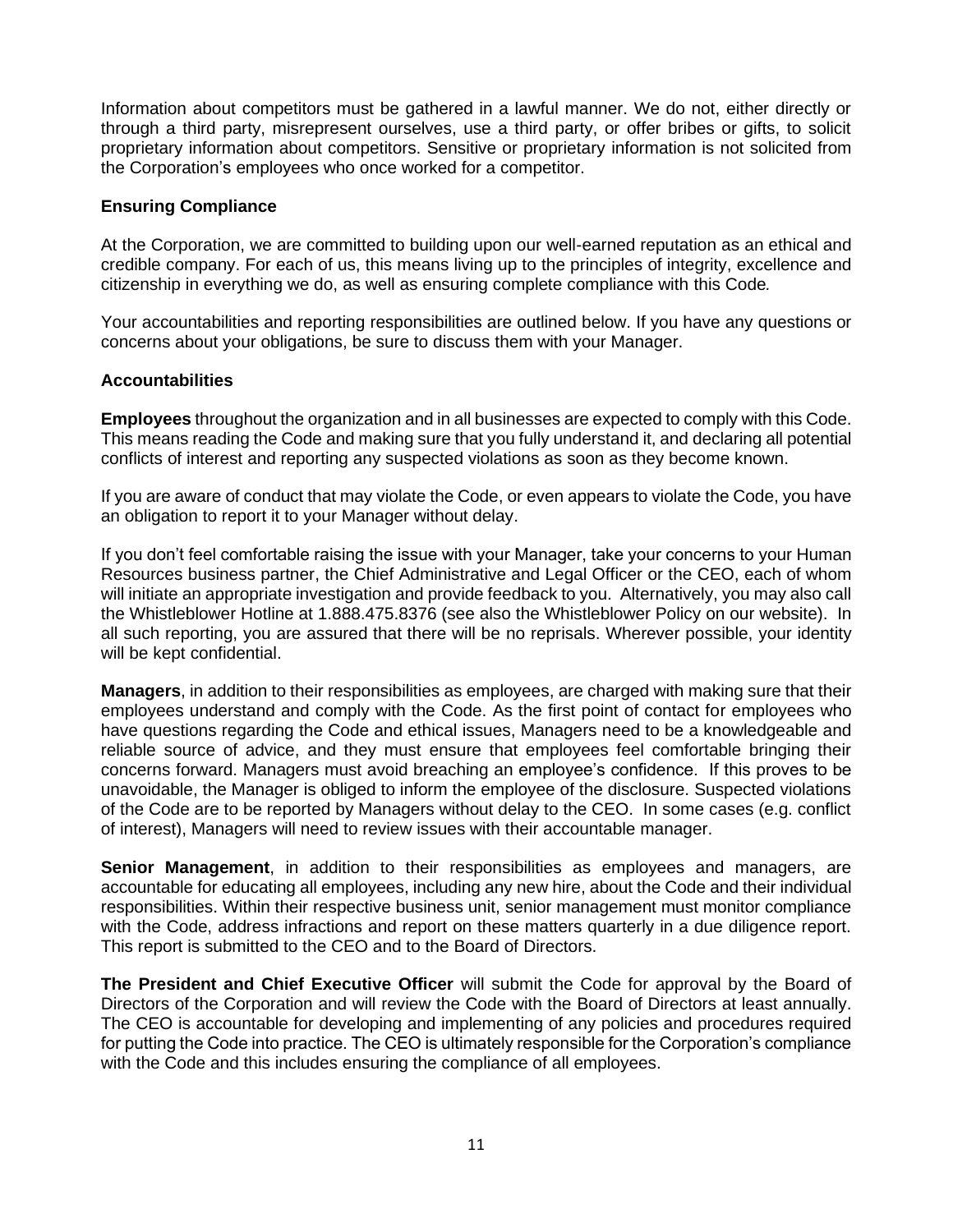#### **Whistleblower**

The Corporation is committed to dealing responsibly, openly and professionally with any genuine concern employees may have about any practice, procedure or policy carried out by any officer or employee of the Corporation, which may be a serious breach of the Code, rules, irregularity, malpractice, a danger to our employees or our customers, financial malpractice, breach of legal obligations or damage to the environment or which could adversely affect the Corporation's reputation.

The Corporation encourages employees and those working with the Corporation in any other capacity to raise their concerns about any incidents of malpractice in the workplace at the earliest possible stage. Our approach to whistleblowing is to enable employees to raise their concerns internally and to disclose information they believe shows malpractice or impropriety in the first instance.

The Corporation has adopted a Whistleblower Policy, for more information please visit our website.